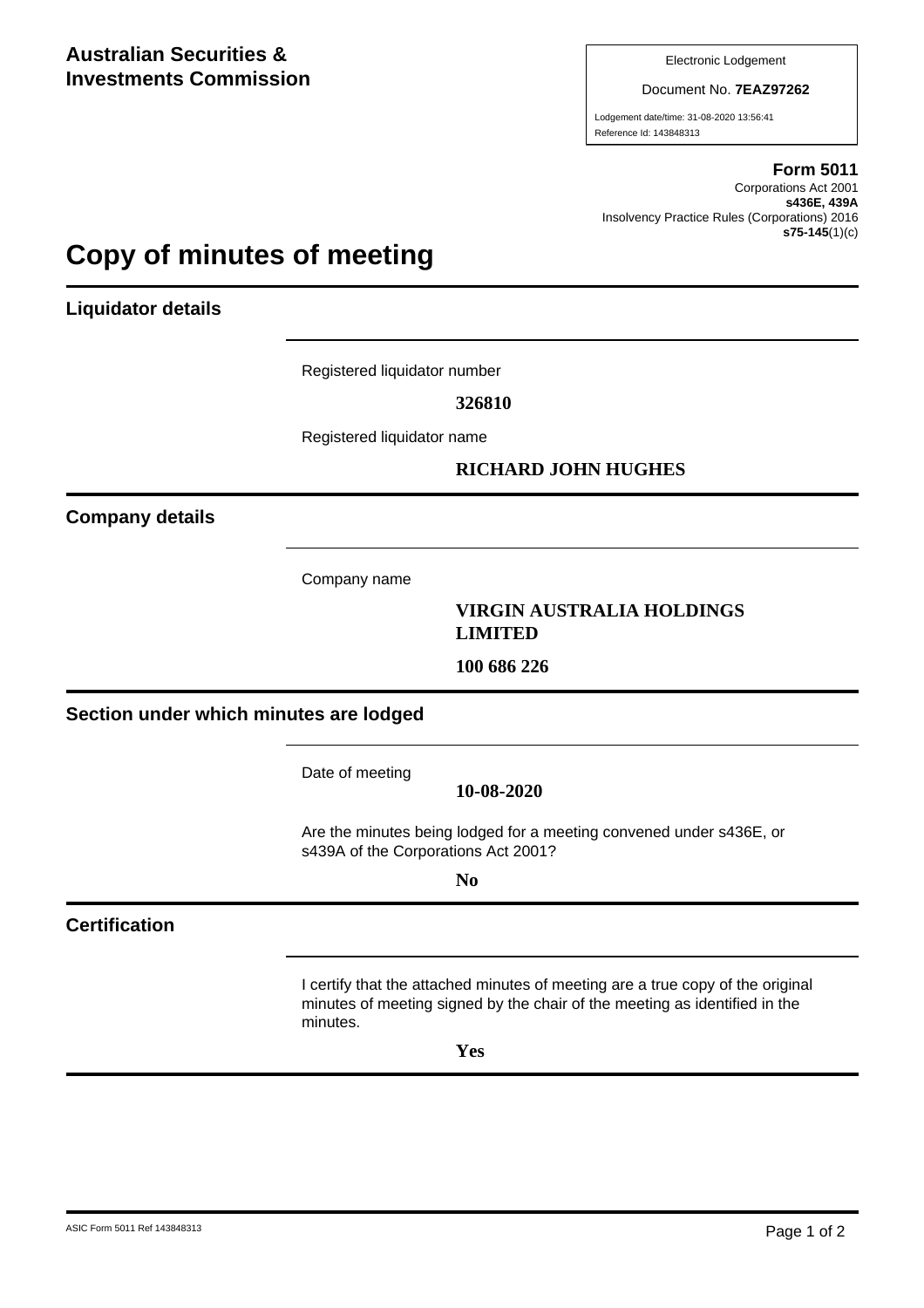# **Authentication**

This form has been authenticated by Name RICHARD JOHN HUGHES This form has been submitted by<br>Name Richard Jo Richard John HUGHES Date 31-08-2020

> **For more help or information**<br>Web www.asi Web www.asic.gov.au Ask a question? www.asic.gov.au/question Telephone 1300 300 630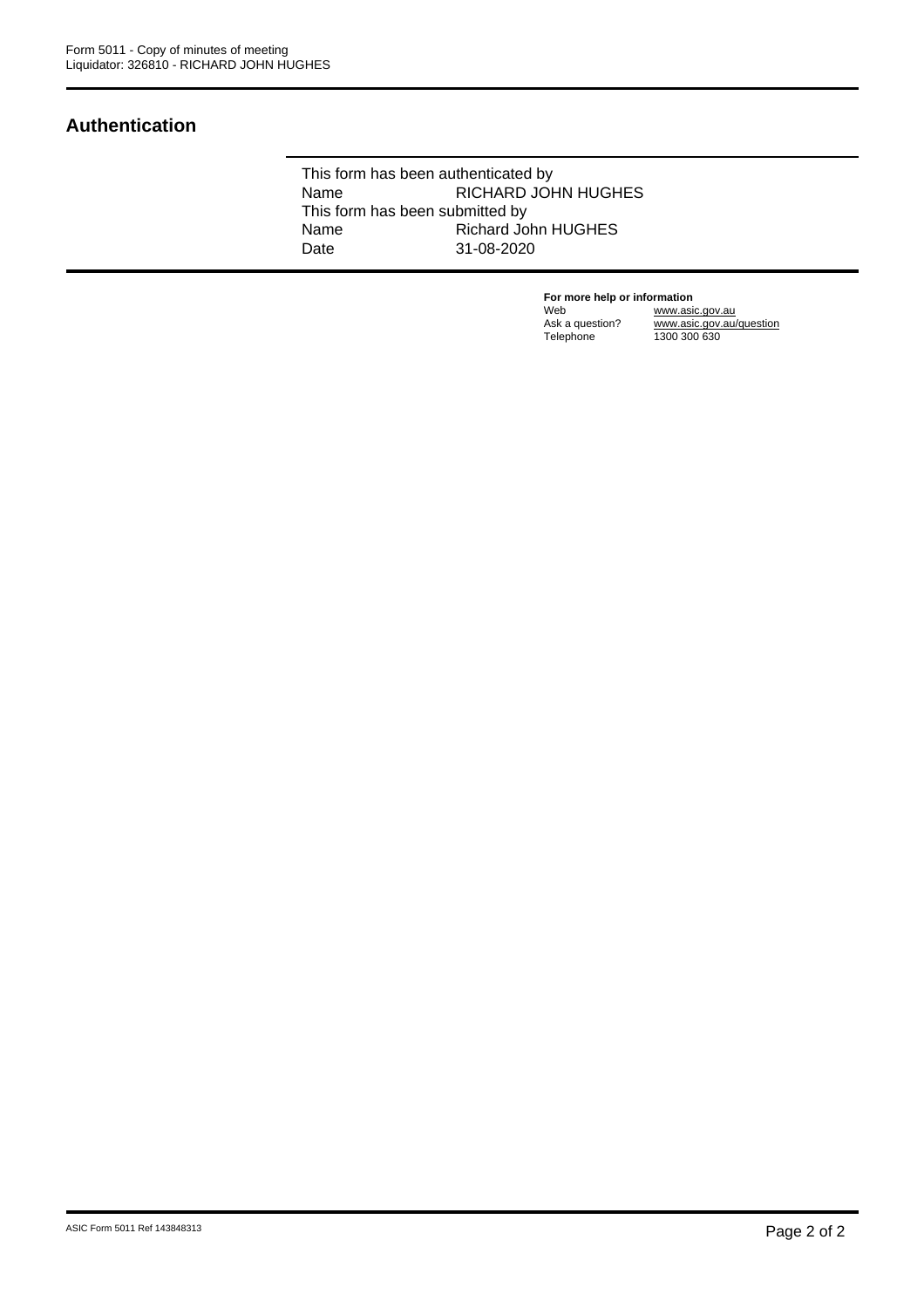### MINUTES OF THE COMMITTEE OF INSPECTION (**COI**)

### VIRGIN AUSTRALIA HOLDINGS LIMITED ACN 100 686 226 AND SUBSIDIARIES (ADMINISTRATORS APPOINTED) (THE **COMPANIES** OR **VIRGIN GROUP**)

HELD AT THE OFFICES OF DELOITTE, LEVEL 23, 123 EAGLE STREET, BRISBANE QLD 4000 ON 10 AUGUST 2020 AT 11:03AM (AEST)

| <b>PRESENT</b>                | Vaughan Strawbridge<br>John Greig<br>David Orr<br>Matthew Carr<br>Harry Bayard<br>Logan Grillo                                                                                                                                                                                             | Joint and Several Administrator, Deloitte<br>Financial Advisory Pty Ltd (Deloitte)<br>Joint and Several Administrator, Deloitte<br>Deloitte<br>Deloitte<br>Deloitte<br>Deloitte                                                        |
|-------------------------------|--------------------------------------------------------------------------------------------------------------------------------------------------------------------------------------------------------------------------------------------------------------------------------------------|----------------------------------------------------------------------------------------------------------------------------------------------------------------------------------------------------------------------------------------|
| <b>OPENING OF THE MEETING</b> | Mr Strawbridge declared the meeting open at 11:03 AM (AEST).<br>He advised this was the sixth meeting of the COI of Virgin Australia Holdings<br>Limited and subsidiaries (Administrators Appointed) which will be referred<br>to as the Companies or the Virgin Group during the meeting. |                                                                                                                                                                                                                                        |
|                               | administration.                                                                                                                                                                                                                                                                            | He introduced John Greig, Joint and Several Administrator of the<br>Companies, who was present at the meeting along with Matthew Carr and<br>various members of Deloitte staff assisting with the voluntary                            |
| <b>IN ATTENDANCE</b>          | Mr Strawbridge noted that all committee members in attendance were<br>attending via the Microsoft Teams videoconference platform and the listing<br>of those accessing the online meeting platform would be used as a basis for<br>the attendance register.                                |                                                                                                                                                                                                                                        |
|                               | The attendance register is attached at <b>Annexure A.</b><br>The observers register is attached at Annexure B.                                                                                                                                                                             |                                                                                                                                                                                                                                        |
| <b>CHAIRPERSON</b>            | Mr Strawbridge advised that pursuant to rule 75-50 of the Insolvency<br>Practice Rules (Corporations) 2016 (IPR), he would occupy the Chair as<br>Joint and Several Administrator of the Companies.                                                                                        |                                                                                                                                                                                                                                        |
| <b>RECORDING OF MEETING</b>   | The Chairperson advised he intention to record the meeting for the purpose<br>of minute taking. He asked if any committee members objected to the<br>meeting being recorded. No objections to the recording of the meeting were<br>made.                                                   |                                                                                                                                                                                                                                        |
| <b>QUORUM</b>                 | The Chairperson declared a quorum present at the meeting as a majority<br>of the committee members were seen as viewing the online meeting<br>platform at that time.                                                                                                                       |                                                                                                                                                                                                                                        |
| <b>TABLING OF DOCUMENTS</b>   | The Chairperson tabled the following documents:<br>2020<br>Report).                                                                                                                                                                                                                        | Notice of the Meeting of the Committee of Inspection dated 3 August<br>Remuneration Approval Report dated 3 August 2020 (Remuneration                                                                                                  |
|                               | members.                                                                                                                                                                                                                                                                                   | The Chairperson advised the notice of the meeting and Remuneration<br>Report were circulated to all members by email on 3 August 2020 and he<br>would consider the tabled documents as being read by committee                         |
| TIME AND PLACE OF MEETING     | of persons entitled to receive notice of the meeting.                                                                                                                                                                                                                                      | The Chairperson stated he had not received any objections to the time and<br>place of the meeting. Therefore, pursuant to 75-30 of the IPR, he declared<br>that the meeting to be held at a time and place convenient for the majority |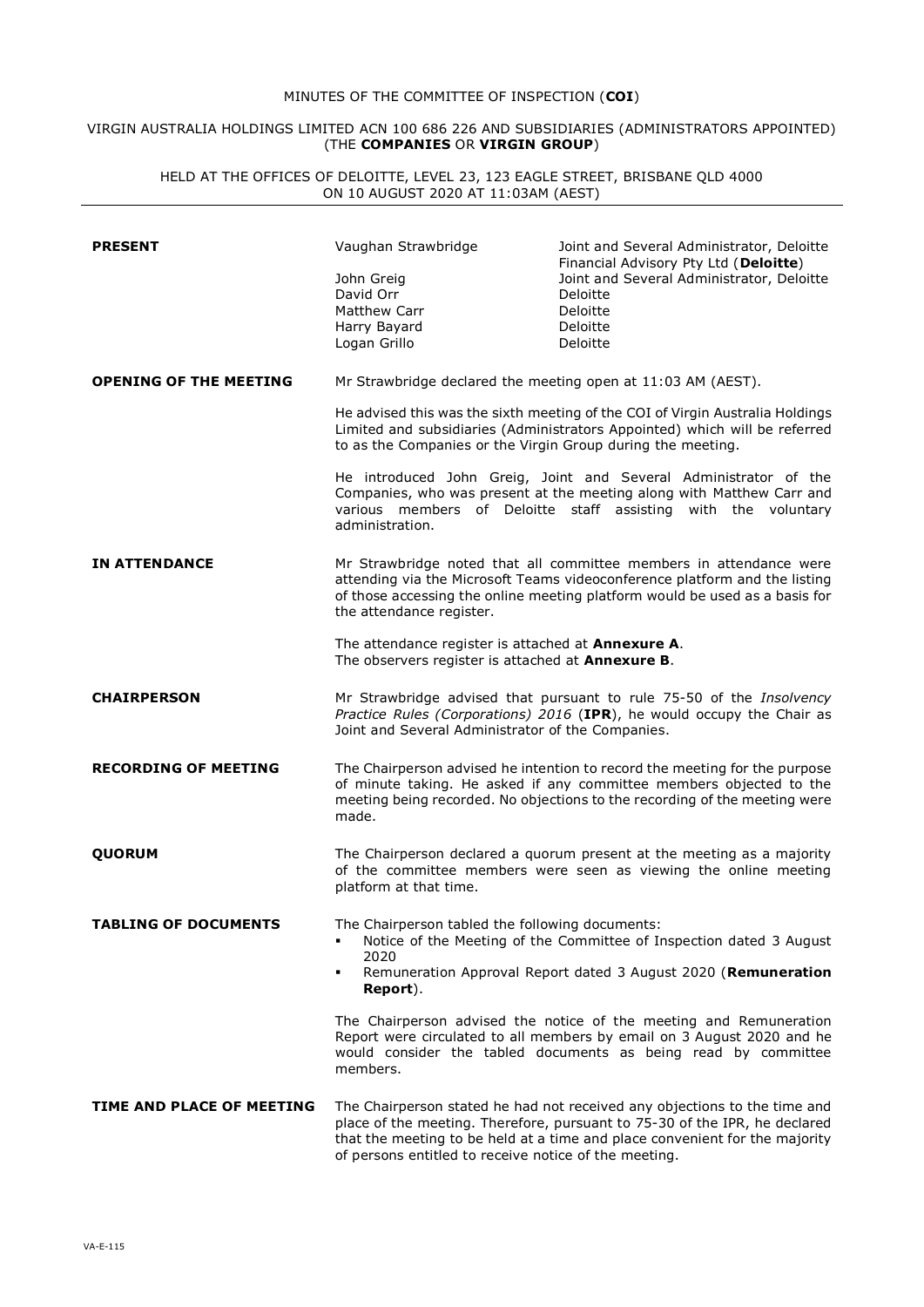| <b>VOTING ON RESOLUTIONS</b>                        | The Chairperson noted that ordinarily, motions put to the COI would be<br>resolved on the voices. As the meeting was being conducted virtually and<br>given the fee resolutions being put to the committee, voting on these<br>resolutions would be conducted by online poll to ensure there was a clear<br>record of votes. He advised the link to access the online voting form would<br>be circulated to all committee members in attendance by email during the<br>meeting.                                                                                                                                                                                                                                                                                                                                                  |  |
|-----------------------------------------------------|----------------------------------------------------------------------------------------------------------------------------------------------------------------------------------------------------------------------------------------------------------------------------------------------------------------------------------------------------------------------------------------------------------------------------------------------------------------------------------------------------------------------------------------------------------------------------------------------------------------------------------------------------------------------------------------------------------------------------------------------------------------------------------------------------------------------------------|--|
| <b>AGENDA</b>                                       | The Chairperson advised the purpose of the meeting was to:                                                                                                                                                                                                                                                                                                                                                                                                                                                                                                                                                                                                                                                                                                                                                                       |  |
|                                                     | a) fix or determine the remuneration of the Administrators;                                                                                                                                                                                                                                                                                                                                                                                                                                                                                                                                                                                                                                                                                                                                                                      |  |
|                                                     | b) Consider a resolution approving the Administrators to engage<br>Deloitte New Zealand for specialist tax advice and services in<br>relation to the Companies' New Zealand tax obligations;                                                                                                                                                                                                                                                                                                                                                                                                                                                                                                                                                                                                                                     |  |
|                                                     | c) to provide an update on trading and operations;                                                                                                                                                                                                                                                                                                                                                                                                                                                                                                                                                                                                                                                                                                                                                                               |  |
|                                                     | d) discuss the committee of inspection potentially continuing in the<br>event of either a Deed of company arrangement being approved by<br>the creditors at the second meeting of creditors or the winding up<br>of the Companies in Liquidation; and                                                                                                                                                                                                                                                                                                                                                                                                                                                                                                                                                                            |  |
|                                                     | e) any other business.                                                                                                                                                                                                                                                                                                                                                                                                                                                                                                                                                                                                                                                                                                                                                                                                           |  |
| <b>REMUNERATION OF THE</b><br><b>ADMINISTRATORS</b> | The Chairperson moved to the first agenda item, being the remuneration<br>of the Administrators.                                                                                                                                                                                                                                                                                                                                                                                                                                                                                                                                                                                                                                                                                                                                 |  |
|                                                     | The Chairperson noted he had received correspondence prior to the<br>meeting from Gary Busby of the Australian Taxation Office. He advised<br>these questions would be read to the committee and answered before<br>opening the meeting to questions from other committee members.                                                                                                                                                                                                                                                                                                                                                                                                                                                                                                                                               |  |
|                                                     | The Chairperson stated Mr Busby asked what adjustments have been made<br>to ensure that the required standard had been applied.                                                                                                                                                                                                                                                                                                                                                                                                                                                                                                                                                                                                                                                                                                  |  |
|                                                     | The Chairperson advised that a review of remuneration was conducted to<br>ensure it was reasonable. Work was also undertaken to ensure the correct<br>time was posted to the correct entity, whilst noting the number of entities<br>within the Virgin Group. The Chairperson advised that the Remuneration<br>Report has gone through a detailed review by both a Partner of Deloitte as<br>well as an independent quality assurance reviewer. In addition, the work in<br>progress entries and the commentary with respect to the task(s) that have<br>been undertaken was reviewed regularly over the course of the<br>administration to date.                                                                                                                                                                                |  |
|                                                     | The Chairperson noted Mr Busby had questioned the fees attributable to<br>Deloitte Tax staff which were about \$1.1m, noting at the first meeting of<br>the COI, their fees were estimated at \$400,000 in respect to work for tax<br>due diligence report.                                                                                                                                                                                                                                                                                                                                                                                                                                                                                                                                                                      |  |
|                                                     | The Chairperson advised that the work undertaken by Deloitte Tax relates<br>to more than the due diligence report that was provided as part of the sale<br>process. He noted that a significant amount of work has been conducted in<br>respect to other tax matters, including work respect of Job Keeper, stamp<br>duty, GST, other tax compliance, superannuation, PAYG and the deferral<br>sought regarding PAYG. He further noted Deloitte Tax has been doing follow<br>up work in relation to the sale process, including due diligence questions<br>submitted by bidders and advice on the tax implications around the sale<br>agreement. The Chairperson noted it is common practice to utilise the<br>internal tax teams on insolvency engagements to assist with ensuring<br>compliance in respect of tax obligations. |  |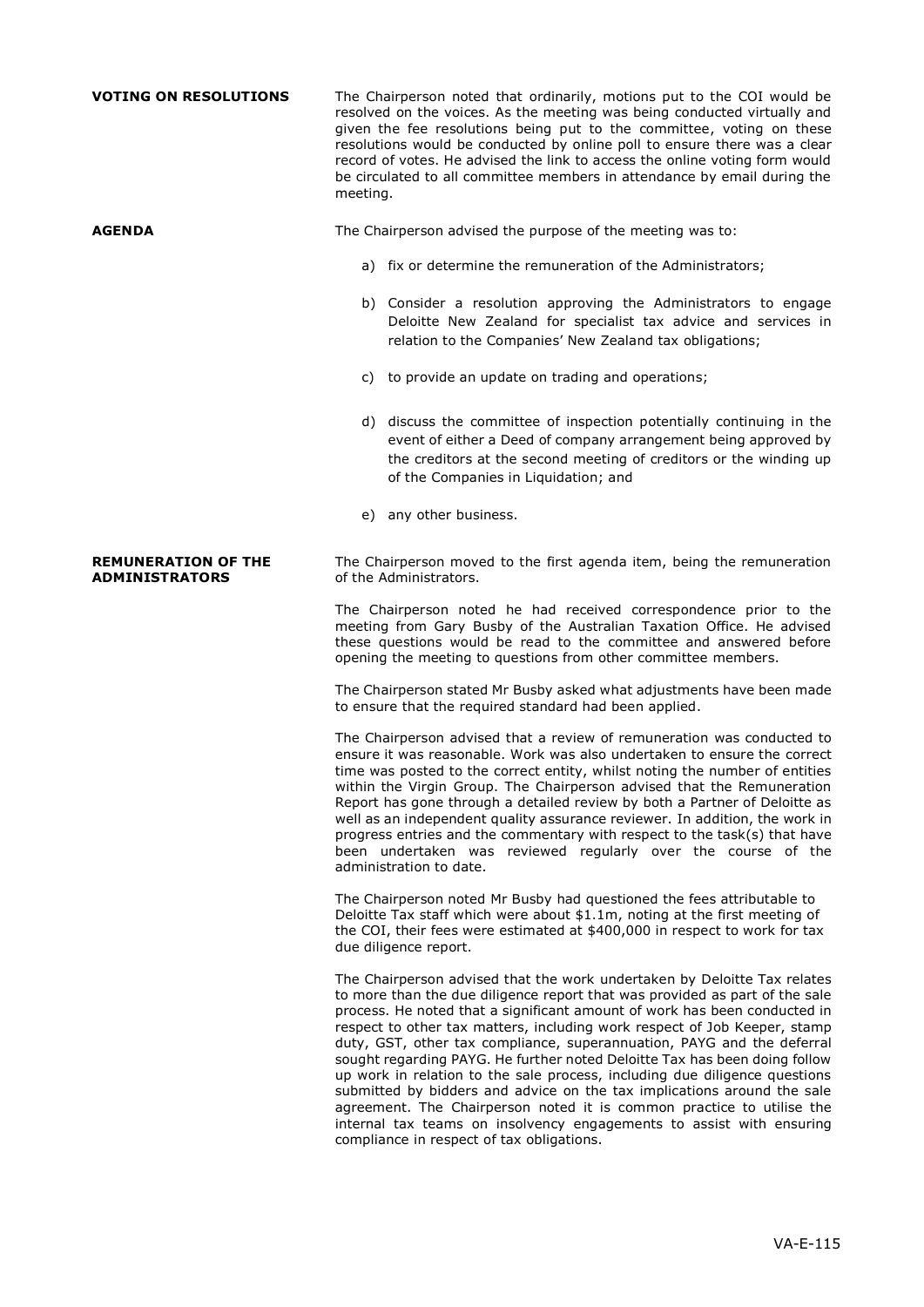The Chairperson noted Mr Busby had also asked about the work conducted by Deloitte Risk Advisory and the cost of the Deloitte Halo platform that has been built.

The Chairperson advised the Deloitte Risk Advisory team has undertaken work in the administration beyond the build of the Halo platform. He noted they have assisted the administration with resourcing around dealing with creditors' claims, reviewing and matching creditors' claims against the books and records of the Companies, ensuring the security, privacy and integrity of the database.

The Chairperson advised Mr Busby questioned whether there was an assessment done to consider using an off the shelf platform. He advised the Administrators did consider alternatives to Halo. The Chairperson noted the Administrators use the IPS software package from Core for recording receipts and payments and that IPS does have the functionality to manage creditor claims, however, it did not have the functionality to run a live poll which will be required at the second meeting of creditors. He further advised the Administrators also looked into a number of other existing services and platforms including those provided by Computershare and Link Market Services, noting whilst they can facilitate meetings, those platforms did not have the ability to conduct live polls at those meeting where the number and value of votes is tallied. The Chairperson advised the Halo platform will also be used beyond the second meeting of creditors, including adjudications on claims for dividend purposes. He noted the speed and cost saved from utilising the Halo platform will be significant. The estimated cost savings in respect to using the Halo platform for the managing and adjudicating on proofs of debt and managing the proxy process for the second meeting of creditors has been estimated at approximately \$3m.

The Chairperson stated the final question raised by Mr Busby prior to the meeting was in relation to the Administrators' receipts and payments.

The Chairperson provided a summary of the receipts and payments as at 30 June 2020, just prior to Bain Capital assuming economic risk on 1 July 2020. He noted revenue from bookings was below 10% of normal bookings for the same period the prior year due to the impact of COVID-19. He further noted that the majority of the cash at bank held is actually committed for expenses incurred in trading the business.

The Chairperson then opened the floor to questions from committee members in relation to the Remuneration Report or the Administrators' trading position.

Thomas Jacquot of FIIG Securities Limited stated it was his understanding that the Halo platform was built specifically for this administration he assumed it would again be used by Deloitte in the future. He asked whether unsecured creditors are paying for Deloitte's future use of the Halo platform.

The Chairperson advised the Halo platform wasn't built from scratch, rather it was an existing whistle-blower platform that was already built, and the work undertaken during the administration was to add further capabilities to the platform. He noted the cost of administering proofs of debt, corresponding with creditors and dealing with the poll would have been significantly higher had the Administrators not undertaken the action to implement the Halo platform.

The Chairperson reiterated the Administrators have utilised technology and capabilities already available in the firm to save costs that would have been incurred if the processes were conducted on a manual basis. He advised the Administrators had not considered the use of the platform going forward. Their considerations were more focused on undertaking the administration in a cost-effective way.

Scott Connolly of the Australian Council of Trade Unions (**ACTU**) asked for further detail on:

• how many unions have access to the Halo platform?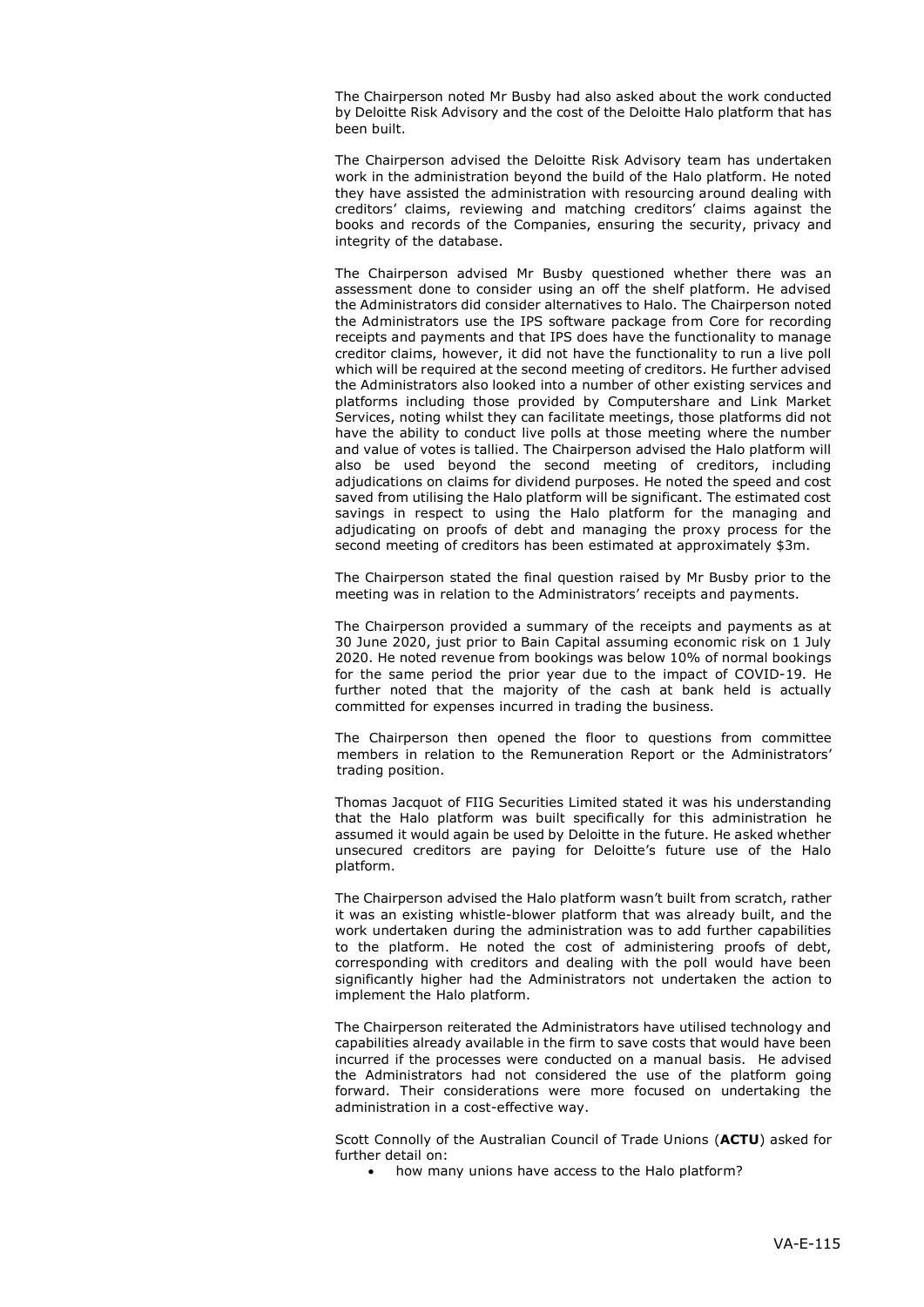- the time costs attributable to employee related tasks in VAAH, noting he believed this to be a holding entity without employees?
- the disbursement claims on pages 15 and 16 of the Remuneration Report?
- the significance of the work undertaken by the Administrators' in relation to business as usual operations and workers compensation claims, and how much of that work was undertaken by the existing team within the Virgin Group?

The Chairperson noted the administrators have tried to utilise the existing team at the Virgin Group where they could. He advised the workers compensation program is a self-administered program and not a third-party insurer, so there has been a lot of work in order to maintain and continue that program. There has also been a lot of work through the due diligence process ensuring Bain Capital are comfortable with the program structure.

The Chairperson advised the Administrators are seeking approval of disbursements of \$600 per entity. These amounts are for costs incurred around ASIC notices and levies.

The Chairperson noted he was seeking further details on the fees sought in VAAH associated with employee tasks and advised he would return this question later in the meeting.

Thomas Jacquot of FIIG Securities Limited sought further details of the restricted cash still being held by some institutions against their own claim.

The Chairperson, whilst noting he did not have the exact figures on hand advised the majority of the restricted cash was set off against currency and fuel hedges. There is also restricted cash held with financial institutions held as a guarantee for merchant facilities exposures for flight bookings. He advised the fuel and oil hedges have utilised around \$350m of restricted cash. In relation to the cash held as a guarantee for the merchant facilities, he advised the Administrators worked with the merchant facility providers throughout the administration to understand their exposure and secure the release of cash held in excess of their exposure. He noted that as some flights have been taken on conditional credits, this has resulted in freeing up some of the cash as well.

Richard Wolanski of Airframe Leasing (S) Pte. Ltd queried whether the minutes of the prior committee of inspection meeting had been circulated.

The Chairperson advised that the minutes have been prepared and should be circulated later in the week.

Dayna Field, representing employees, noted that in the resolutions is stated the remuneration if authorised can be paid at a

time of the Administrators' choosing. She asked if the fees are paid out of cash at bank and won't impact the ongoing trading of the Companies.

The Chairperson advised this was correct. He noted a reason the Administrators' hadn't sought fee approval prior to now was to preserve cash throughout the trading period. He stated any fees the Administrators' draw will not impact the ability to continue trading the Companies.

Returning to Mr Connolly's question around employee-related work in VAAH, the Chairperson advised this was in respect of Velocity and New Zealand based employees and the calculation of their entitlements.

Prior to moving to the resolutions, the Chairperson noted the Administrators cannot take fees in advance. In the event fees are approved for a future period, only when they have been incurred can they be drawn. In the event additional work is completed above the approved amount, he advised the Administrators would need to seek additional approval from the committee.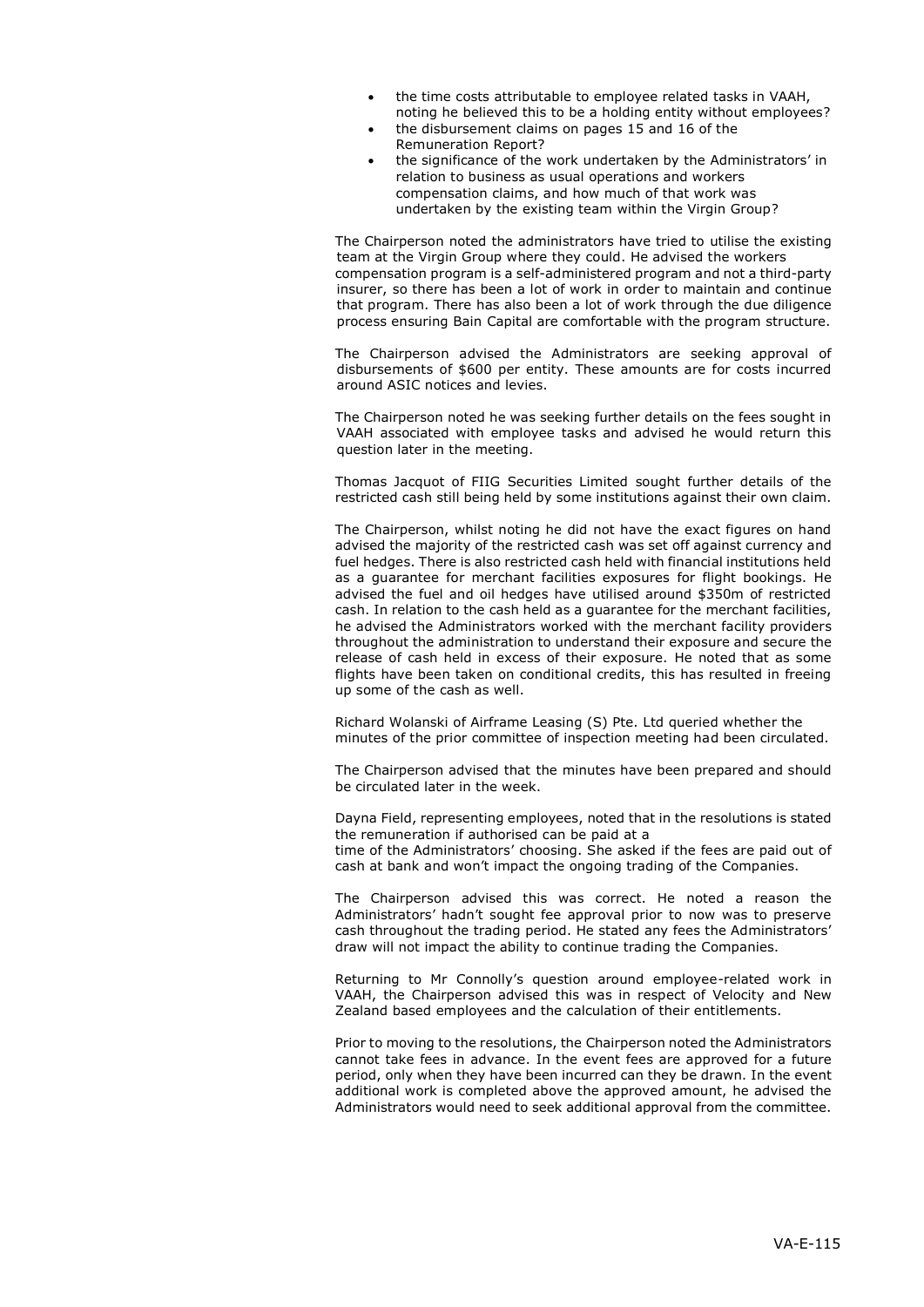**RESOLUTIONS** The Chairperson confirmed the link to access the online voting platform had now been circulated to committee members by email. He asked if any committee members present had not received the email. No committee members advised they had not received the email.

> The Chairperson advised he would put the resolutions to the committee, allow them to select their vote and submit the online voting form. He would then move on with the next agenda item while votes were being recorded and declare the outcome of the resolutions at the end of the meeting.

Resolution 1 – Administrators' current remuneration

The Chairperson put the first resolution to the meeting as follows:

*"That the remuneration of the Administrators, for the period of the administration from 20 April 2020 to 30 June 2020, calculated at the hourly rates as detailed in the Initial Remuneration Report of 21 April 2020, is approved for payment in the sum of \$13,399,000.00 plus GST as detailed in schedules 1.1 to 1.50 in the Remuneration Approval Report dated 3 August 2020, and that the Administrators can draw the remuneration immediately or as required."*

The Chairperson asked committee members to cast their vote using the online voting form.

### Resolution 2 – Administrators' future remuneration

The Chairperson put the second resolution to the meeting:

*"That the future remuneration of the Administrators for the period 1 July 2020 to the completion of the Voluntary Administration is determined at a sum equal to the cost of time spent by the Administrators and their partners and staff, calculated at the hourly rates as detailed in the Initial Remuneration Notice of 21 April 2020, up to a capped amount of \$13,383,765.00 exclusive of GST as detailed in schedules 2.1 to 2.50 in the Remuneration Approval Report dated 3 August 2020, and that the Administrators can draw the remuneration on a monthly basis or as required."*

### Resolution 3 – Administrators' disbursements

The Chairperson put the third resolution to the meeting as follows:

*"That the disbursements of the Administration from 20 April 2020 to 30 June 2020, calculated at the rates as detailed in the Remuneration Approval Report dated at 3 August 2020 is approved for payment in the sum of \$15,000.00 as detailed in Remuneration Approval Report dated 3 August 2020, and that the Administrators' may draw the disbursements immediately or as required."*

### Resolution 4 – Engagement of Deloitte New Zealand

The Chairperson advised the next resolution related to the engagement of Deloitte New Zealand for assistance with tax returns in New Zealand and dealing with the Department of Inland Revenue in New Zealand. He advised the estimated fees for these services were \$6,000 to \$7,000.

The Chairperson put the fourth resolution to the meeting as follows:

*"That the Administrators enter into an agreement with Deloitte Limited (as trustee for the Deloitte Trading Trust) to provide specialist tax advice and assistance relating to New Zealand tax for Virgin Australia Airlines Pty Ltd and Virgin Australia International Airlines Pty Ltd."*

**COMMITTEE OF INSPECTION UNDER A DOCA/LIQUIDATION**

While the votes were being counted, the Chairperson moved on to the next agenda item, being a discussion around a COI should the administration transition to a Deed of Company Arrangement (**DOCA**) or Liquidation. The Chairperson noted that the role and powers of the committee in a DOCA or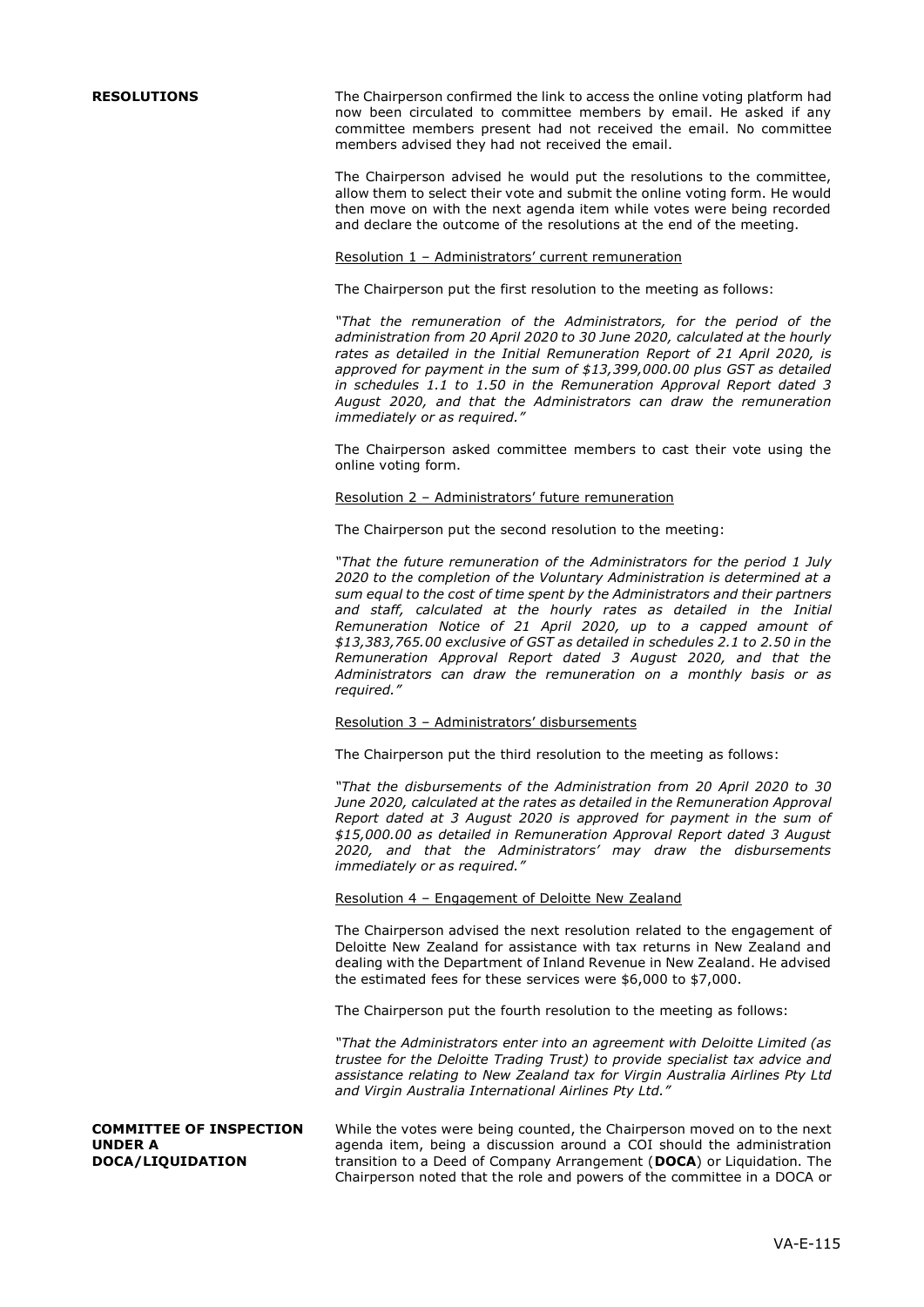Liquidation scenario are similar to those in a voluntary administration. He further noted one of the key difference in a Liquidation scenario is that a Liquidator would need to obtain the approval of a committee or creditors to compromise a debt over a certain value.

The Chairperson noted that the Administrators are wanting to indicate to the current committee of inspection that they believe it would assist them if the current COI continued as the COI either in a DOCA or Liquidation scenario. The Chairperson also noted the difficulty in conducting the resolutions to construct a COI at the second creditor meeting with the live voting.

The Chairperson then requested that if anyone present did not believe that having the COI remain the same would be in the best interest of creditors and that the Administrators should seek the guidance from all creditors surrounding the construct of the COI moving forward, that they raise their concerns with the Administrators. There were no concerns raised by members present at the meeting.

The Chairperson then advised that if there is no objection the Administrators would send a letter for each committee member to sign consenting to be put forward for the future COI at the upcoming second meeting of creditors.

**OUTCOME OF RESOLUTIONS** The Chairperson advised the votes on the resolutions had now been counted and noted a majority of committee members in attendance at the meeting had voted for the resolutions.

The Chairperson declared each of the resolutions as carried.

**ANY OTHER BUSINESS** The Chairperson opened the meeting to any further questions from members.

> Mr Jacquot noted that, in relation to some bondholders, the proofs of debt will be lodged by DTC participant or primary custodian. He asked how the ultimate bondholder know for sure that this process has occurred.

> The Chairperson advised that there will be a notification sent through the Halo platform for the primary custodians. For the DTC, the Administrators will be taking their records and will be communicating with them around when those proofs of debt and votes are uploaded to the Halo platform. The Chairperson noted the Administrators will be communicating as openly as possible with these parties when this process occurs as well as providing notifications on when the proofs of debt have been adjudicated on.

> Mr Jacquot noted that it will be unknown whether these parties will action the notification received whilst using an example that the Administrators might notify a DTC participant who may elect to do nothing, and that has an implication on the underlying note holders that are tied to the DTC participant.

> The Chairperson advised that there is a lot of work that has been done around communications and access to information with those participants, whilst noting the Administrators do need to use the DTC in respect to the US bonds and there was not an option around this. He noted this was being done as openly and collaboratively as possible.

> Mr Jacquot then sought to clarify whether the only way those bondholders can have the comfort that their claim has been lodged is liaising with those DTC participants of the AUD dollar notes and the primary custodian to seek confirmation that there claim has been lodged as the Administrators will not provide that confirmation.

> The Chairperson advised that was the way the proofs of debt need to be provided to the Administrators, whilst noting this is not the Administrators making, rather it is the process required to comply with the obligations under the notes issued. He reiterated that a lot of time had been spent to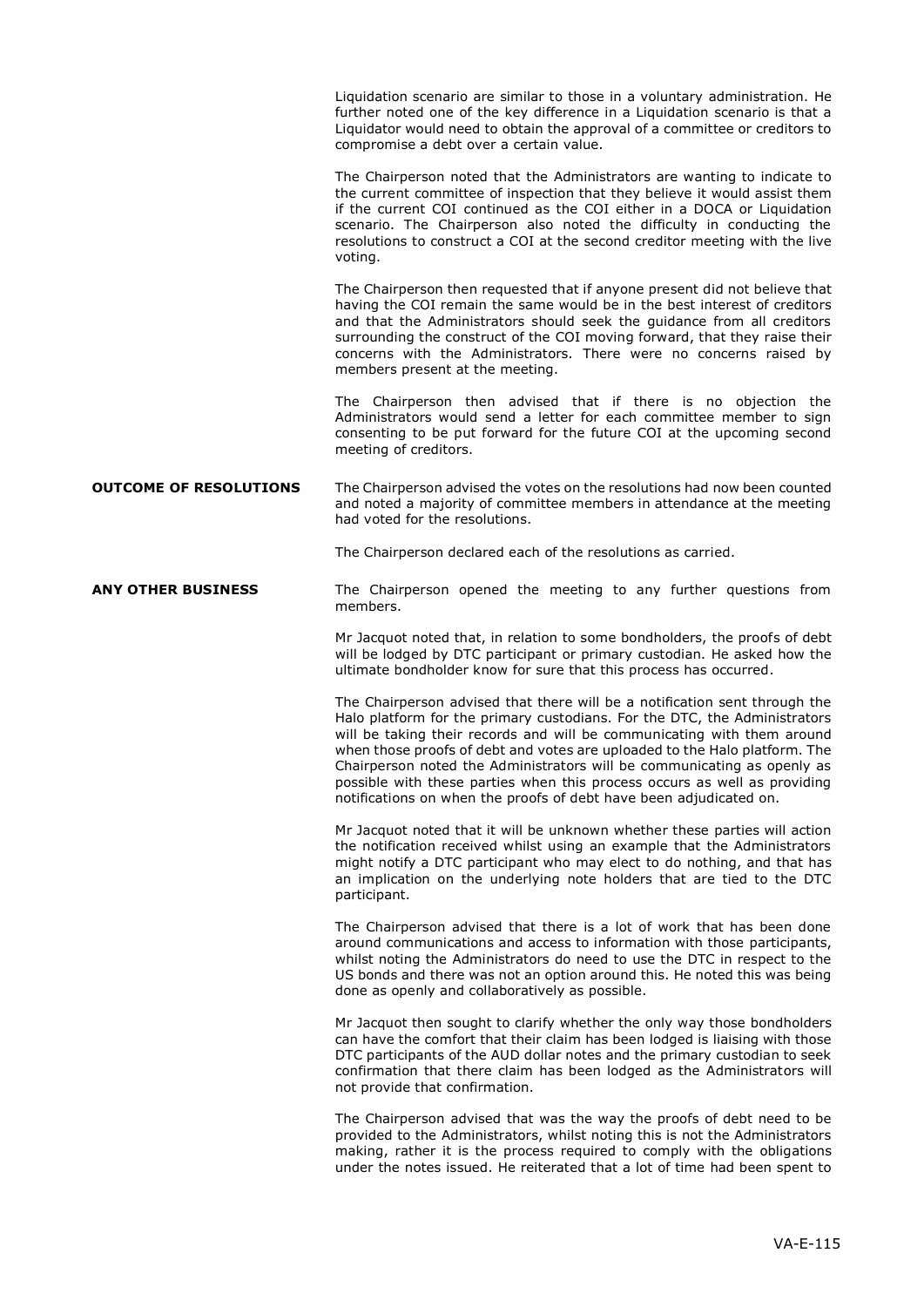ensure all the participants are counted and able to participate in the second meeting of creditors.

**CLOSURE OF MEETING** As there were no further questions, the Chairperson thanked committee members for their attendance and declared the meeting closed at 11:52 AM (AEST).

Signed as a correct record.

.................................................................... **CHAIRPERSON**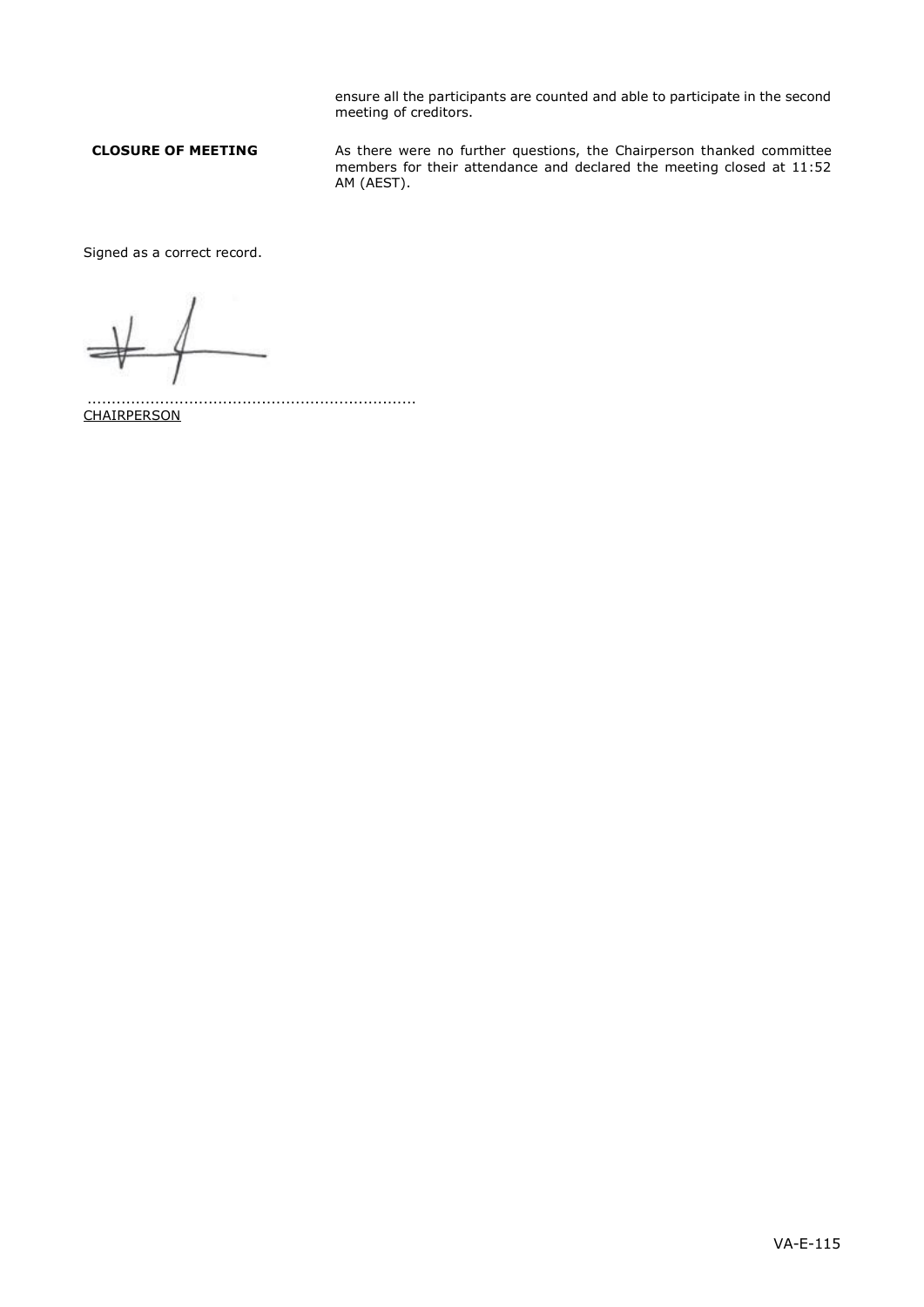## Form 531C 75-145(4) LIST OF PERSONS PRESENT AT MEETING OF COMMITTEE OF INSPECTION

Insolvency Practice Rules (Corporations) 2016

## Virgin Australia Holdings Limited and Subsidiaries (all Administrators Appointed)

Meeting Details: Committee of Inspection (sixth meeting) Meeting date, time and place: 10 August 2020, 11:00am AEST Deloitte Financial Advisory Pty Ltd, Level 23, Riverside Centre, 123 Eagle Street Brisbane QLD 4000

| Name of Proxy/Representative | <b>Proxy Type</b> | Signature                            |
|------------------------------|-------------------|--------------------------------------|
| Thomas Jacquot               | General           | Attended via audio-visual conference |
| John Lyons                   | General           | Attended via audio-visual conference |
| <b>Scott Connolly</b>        | General           | Attended via audio-visual conference |
| <b>Gary Busby</b>            | General           | Attended via audio-visual conference |
| Simon Lutton                 | General           | Attended via audio-visual conference |
| <b>Steve Purvinas</b>        | General           | Attended via audio-visual conference |
| Glenn Thompson               | General           | Attended via audio-visual conference |
| <b>Emeline Gaske</b>         | General           | Attended via audio-visual conference |
| Dayna Field                  | General           | Attended via audio-visual conference |
| Teri O'Toole                 | General           | Attended via audio-visual conference |
| Paolo Casali                 | General           | Attended via audio-visual conference |
| Nick McInstosh               | General           | Attended via audio-visual conference |
| Jeremy Hollingsworth         | General           | Attended via audio-visual conference |
| Matt Murphy                  | General           | Attended via audio-visual conference |
| Shane O'Hare                 | General           | Attended via audio-visual conference |
|                              |                   |                                      |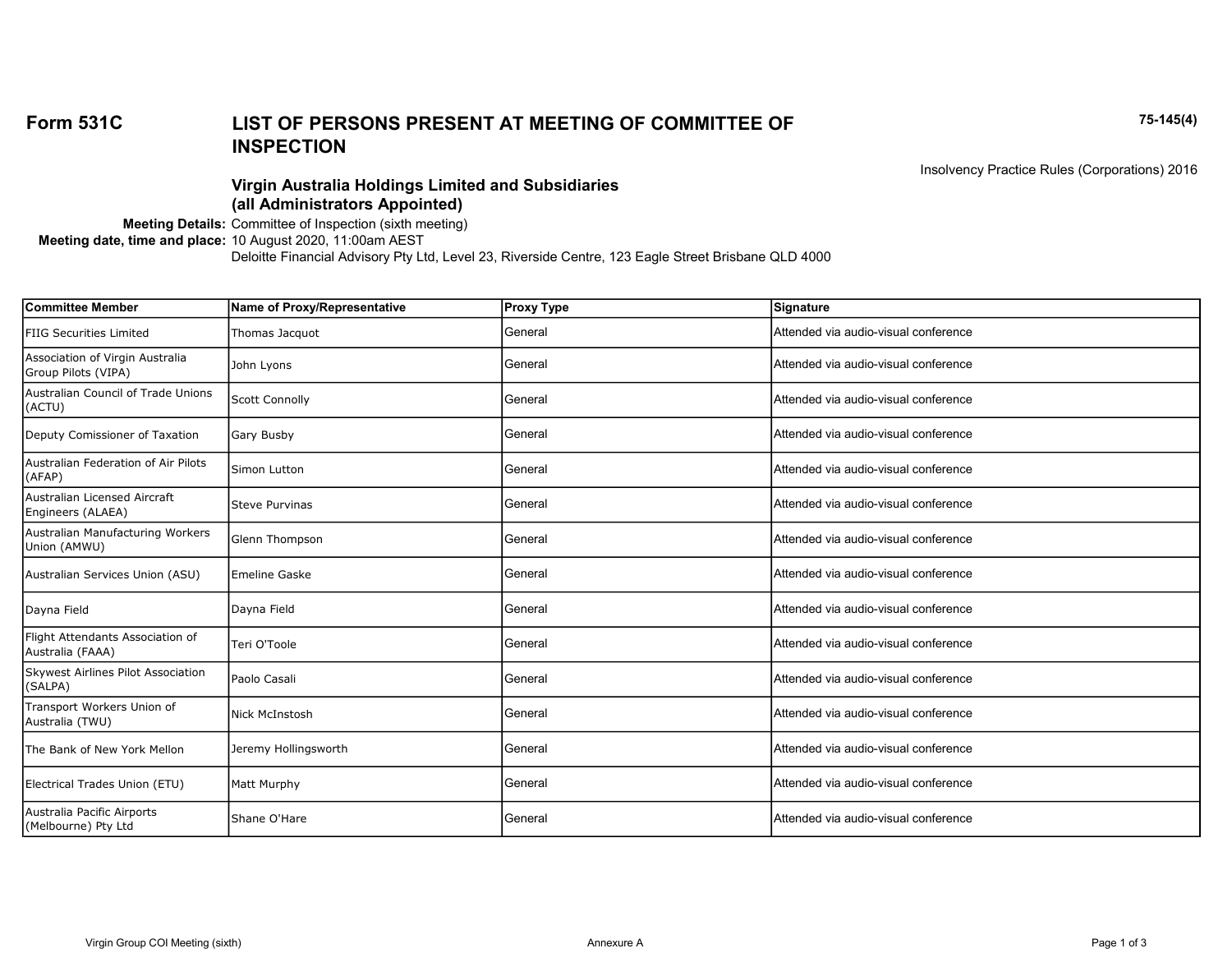## Form 531C 75-145(4) LIST OF PERSONS PRESENT AT MEETING OF COMMITTEE OF INSPECTION

Insolvency Practice Rules (Corporations) 2016

## Virgin Australia Holdings Limited and Subsidiaries (all Administrators Appointed)

Meeting Details: Committee of Inspection (sixth meeting) Meeting date, time and place: 10 August 2020, 11:00am AEST Deloitte Financial Advisory Pty Ltd, Level 23, Riverside Centre, 123 Eagle Street Brisbane QLD 4000

| <b>Committee Member</b>                                    | Name of Proxy/Representative | <b>Proxy Type</b> | <b>Signature</b>                      |
|------------------------------------------------------------|------------------------------|-------------------|---------------------------------------|
| Brisbane Airport Corporation Pty Ltd Jim Parashos          |                              | General           | Attended via audio-visual conference  |
| Canberra Airport Pty Ltd                                   | Stephen Carson               | General           | Attended via audio-visual conference  |
| Gold Coast Airport Pty Ltd                                 | Adam Rowe                    | General           | Attended via audio-visual conference  |
| Perth Airport Pty Ltd                                      | Brian Pereira                | General           | Attended via audio-visual conference  |
| Sydney Airport Corporation Limited                         | Rob Wood                     | General           | Attended via audio-visual conference  |
| Velocity Rewards Pty Limited                               | Christopher Hill             | General           | Attended via audio-visual conference  |
| Airframe Leasing (S) Pte. Ltd                              | Richard Wolanski             | General           | Attended via audio-visual conference  |
| AS Air Lease Holdings (Castlelake)                         | June Raj                     | General           | Attended via audio-visual conference  |
| Dell Financial Services Pty Ltd                            | Helen Winterbotham           | General           | Attended via audio-visual conference  |
| JPA No. 123 Co., Ltd                                       | Jason Opperman               | General           | Attended via audio-visual conference  |
| Wilmington Trust Company (AerCap) Alexander Wilson         |                              | General           | Attended via audio-visual conference  |
| Airline Cleaning Services Pty Ltd                          | David Baker                  | General           | Attended via audio-visual conference  |
| Alliance Airlines Pty Limited                              | Marc Devine                  | General           | Attended via audio-visual conference  |
| Boeing Training & Flight Services<br>Australia Pty Limited | <b>Edward Gomes</b>          | General           | Attended via audio-visual conference  |
| Spotless Facility Services Pty Ltd                         | Jacob Gunzburg               | General           | IAttended via audio-visual conference |
|                                                            |                              |                   |                                       |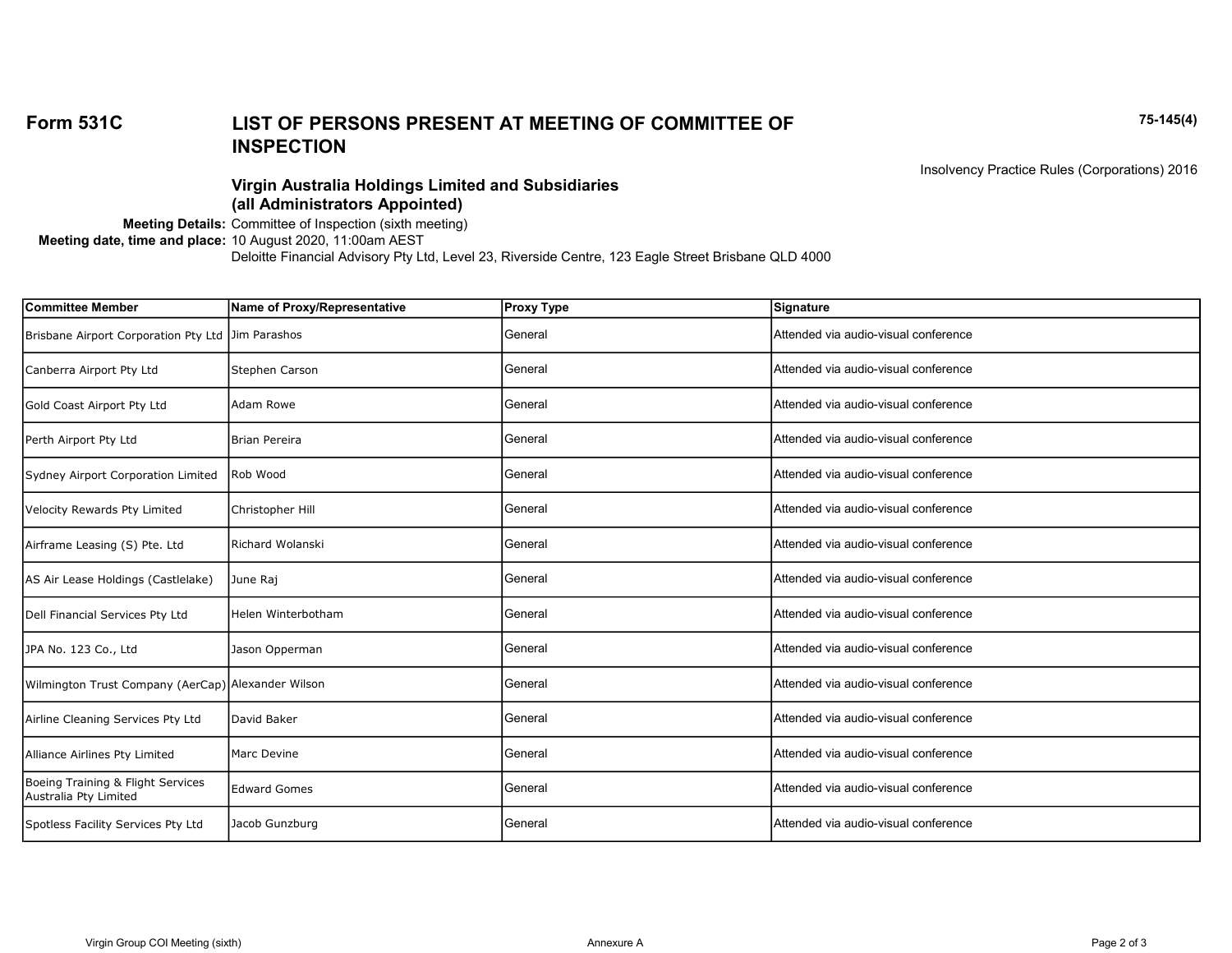# Form 531C 75-145(4) LIST OF PERSONS PRESENT AT MEETING OF COMMITTEE OF INSPECTION

Insolvency Practice Rules (Corporations) 2016

### Virgin Australia Holdings Limited and Subsidiaries (all Administrators Appointed)

Meeting Details: Committee of Inspection (sixth meeting) Meeting date, time and place: 10 August 2020, 11:00am AEST Deloitte Financial Advisory Pty Ltd, Level 23, Riverside Centre, 123 Eagle Street Brisbane QLD 4000

| <b>Committee Member</b>                      | <b>Name of Proxy/Representative</b> | <b>Proxy Type</b> | Signature                            |
|----------------------------------------------|-------------------------------------|-------------------|--------------------------------------|
| <b>CWT</b><br><sup>-</sup> Australia Pty Ltd | Wai Mun Wong                        | General           | Attended via audio-visual conference |